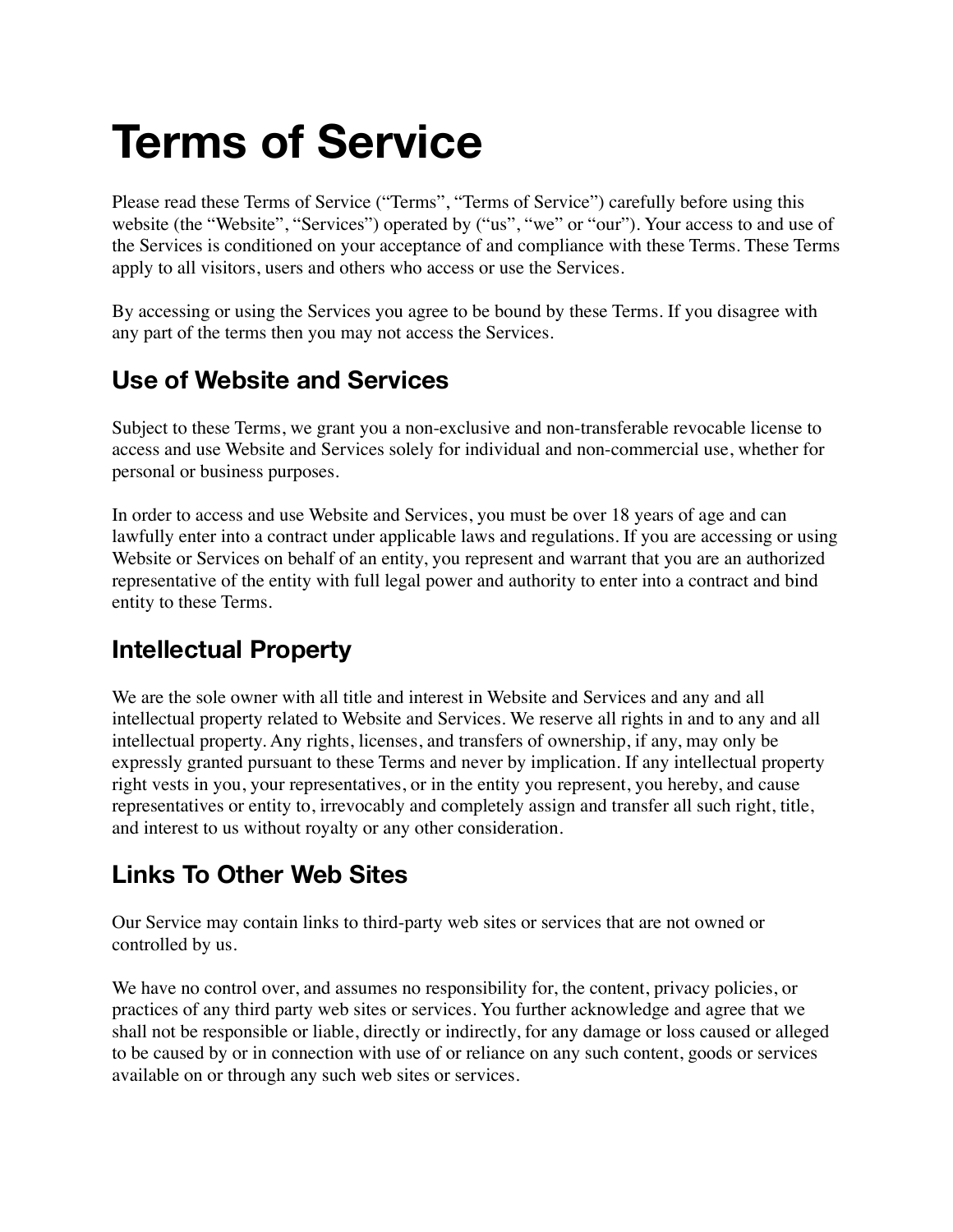## **Termination**

We may terminate or suspend access to our Service immediately, without prior notice or liability, for any reason whatsoever, including without limitation if you breach the Terms.

All provisions of the Terms which by their nature should survive termination shall survive termination, including, without limitation, ownership provisions, warranty disclaimers, indemnity and limitations of liability.

## **Changes**

We reserve the right, at our sole discretion, to modify or replace these Terms at any time.

# **Disclaimer**

## **Legal Disclaimer**

We do not verify, and are not responsible for, the accuracy of the information submitted on our Website.

The information you obtain at this site is not, nor is it intended to be, legal advice. You should consult an attorney for advice regarding your individual situation. We invite you to contact us and welcome your calls, letters and electronic mail. Contacting us does not create an attorneyclient relationship. Please do not send any confidential information to us until such time as an attorney-client relationship has been established.

# **Disclaimer of Warranty**

We do not make any warranties, representations, or promises in these Terms, and you do not rely on any such warranties, representations, or promises when accessing or using Website and Services. We expressly disclaim all warranties, representations, and promises, express or implied, including warranties of merchantability, fitness for a particular purpose, and workmanlike quality with respect to Website, Services, and any products, materials, information, data, or content provided by us or any third party. Website and Services are provided "as-is" and we are not liable for any interruptions, errors, omissions, or vulnerabilities beyond our control.

You acknowledge and agree that any access or use of Website or Services is done at your own discretion and risk. You are fully responsible for data transmitted to and from Website by or on behalf of you, which may be done so unencrypted and over various networks.

To the extent we cannot disclaim any warranty, representation, or promise as a matter of law, the scope and duration of such shall be the minimum permissible under applicable law.